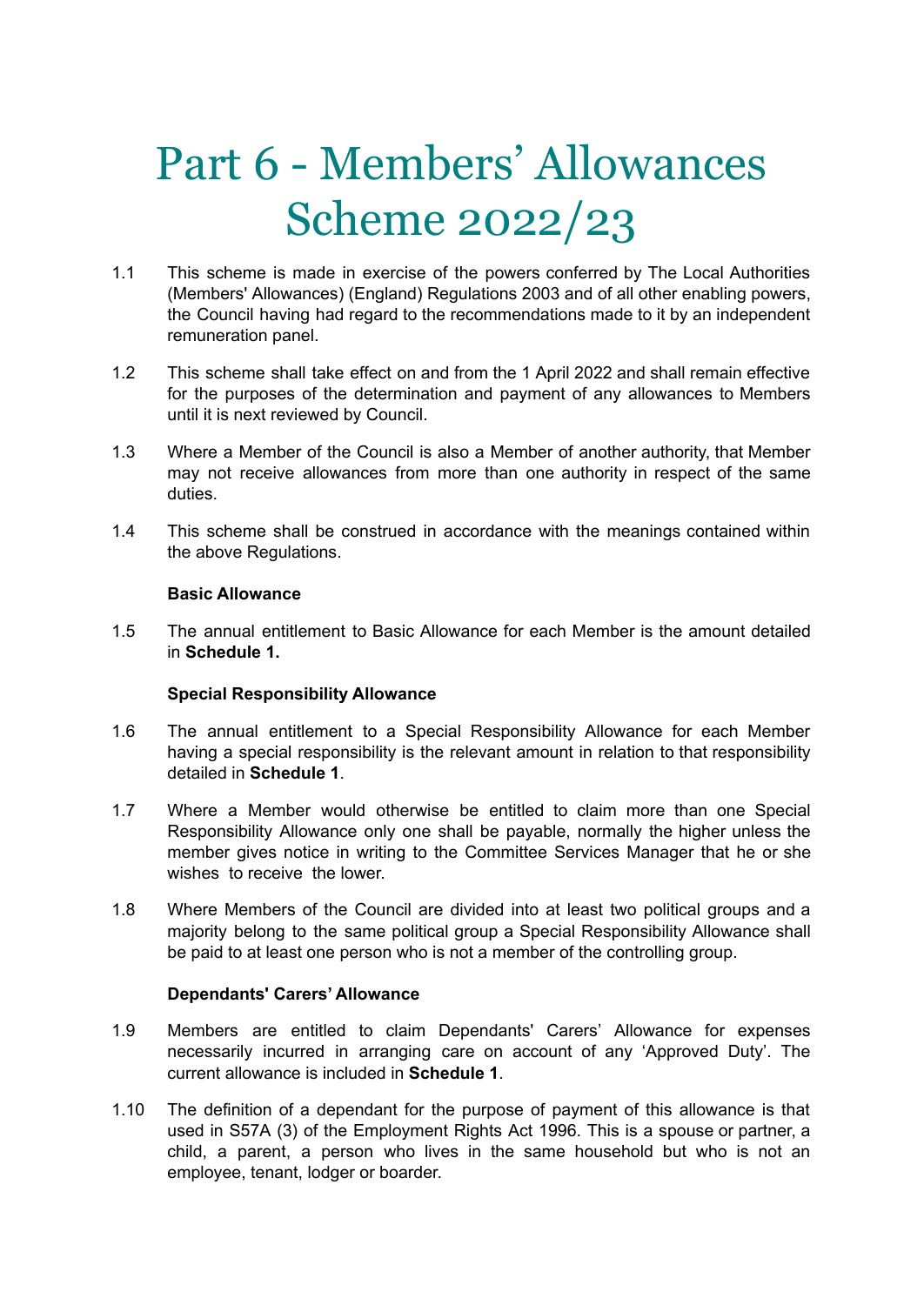- 1.11 Additionally the secondary carer must not be a member of the claimant's immediate family i.e. spouse or partner, other children of the Member or the Member's spouse or any member of the Member's family who lives at the same address as the Member. Nor can it be an employee, tenant, lodger or boarder who lives at that address.
- 1.12 Payment of Dependants' Carers' Allowances will be on the production of invoices and is limited to no more than one hundred hours per quarter. [**Note:** To avoid excess administration in processing claims, these should be submitted on a quarterly basis.]

# **Travelling and Motor Mileage Allowances**

- 1.13 Members will be reimbursed car mileage only from their home to place of duty and return in respect of attendance at Approved Duties, or as the Council's representative, in accordance with the rates set out in **Schedule 1**.
- 1.14 If a Member visits the vicinity of the place of duty for some other purpose and then goes directly to the approved duty, a claim should not be made.
- 1.15 Subject to paragraph 1.16 below, for journeys outside the District, car mileage reimbursement will be capped at the cost of an equivalent journey by public transport (meaning the standard open rail fare together with reasonable taxi/bus fares, parking charges and underground fares incurred, or which would have been incurred if the Member had travelled by public transport). If, however, the costs of an equivalent journey by public transport equals or exceeds car mileage costs, full mileage costs will be reimbursed.
- 1.16 Notwithstanding that the cost of car mileage reimbursement would exceed the cost of an equivalent journey by public transport, a Member will nevertheless be entitled to claim mileage for out of district travel:-
	- (i) If he or she car shares with either an officer or one or more members, any of whom would have been entitled to make a mileage claim had they travelled independently; or
	- (ii) If the Committee Services Manager agrees in writing that the meeting, seminar, conference, event, presentation, service or other approved duty that necessitated the journey was not reasonably practical to make by public transport due to any or a combination of the following factors:-
		- the distance from the members home to the nearest railway station;
		- the location of the meeting;
		- the start or finish time of the meeting;
		- the amount of luggage to be taken; and
		- the overall journey time on public transport compared to travel by car.
- 1.17 The written agreement of the Committee Services Manager under paragraph 1.16 above should normally be sought in advance of the intended journey but in exceptional circumstances may be obtained subsequently. In addition, where it is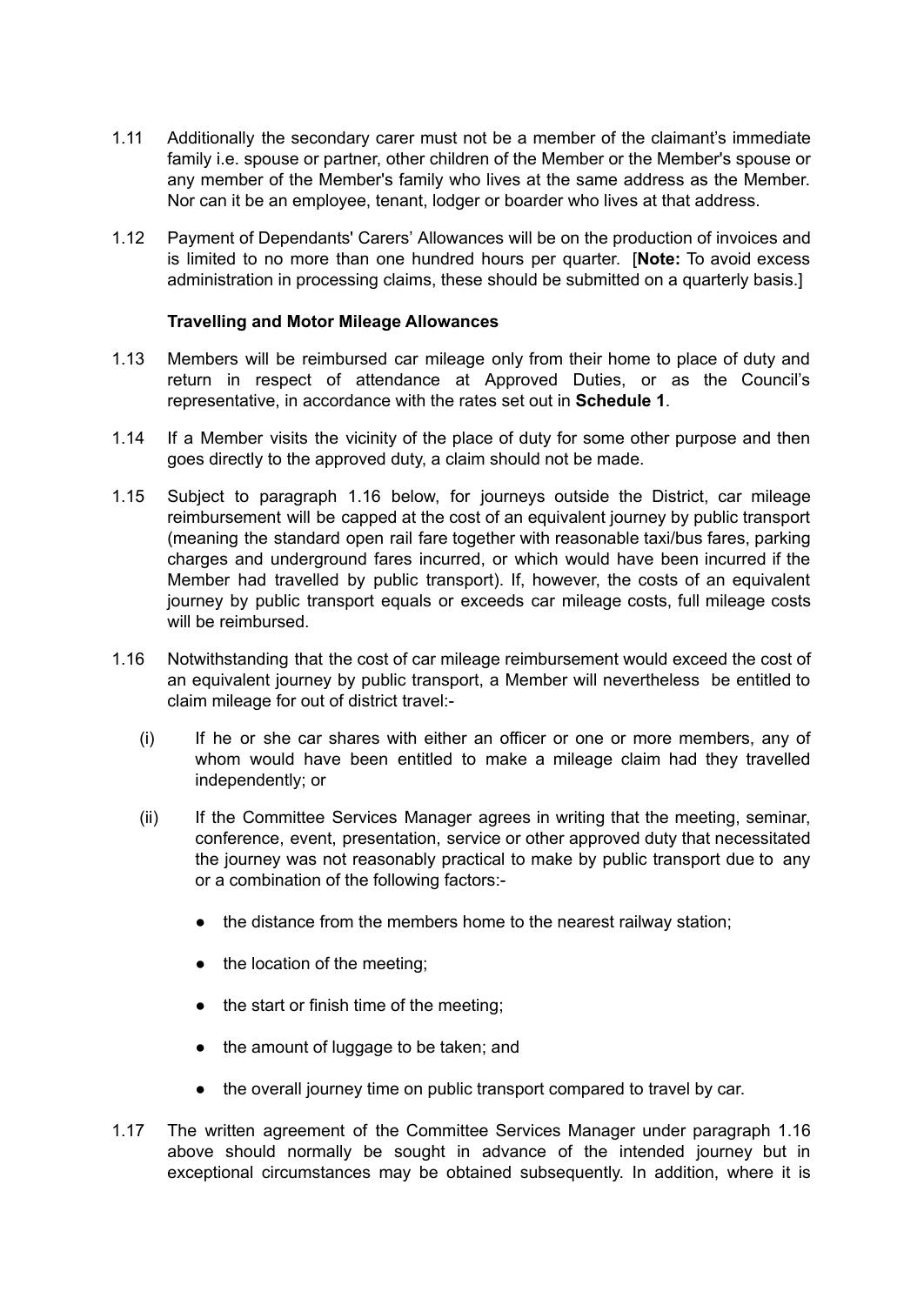likely that a Member will be travelling to the same destination one more than one occasion, the Committee Services Manager shall be entitled to give the Member his agreement in writing to all such journeys.

1.18 Travelling and motor mileage allowances may be payable for attendance at any official meetings of the Council to which members of more than one party are invited to attend and also for representation on those bodies included in **Schedule 2.**

# **Subsistence**

1.19 Payment of subsistence allowances in connection with any approved duty shall be in accordance with the provisions, including the maximum amounts payable, set out in **Schedule 1**.

# **Explanation of "Approved Duty"**

- 1.20 Approved Duties comprise the following:
	- a) a meeting of the authority or of any committee or sub-committee of the authority, or of any other body to which the authority makes appointments or nominations, or of any committee of such a body;
	- b) any other meeting, the holding of which is authorised by the authority, or a committee or sub-committee of the authority, or a joint committee of the authority and one or more other authorities, or a sub-committee of such a joint committee, provided that –
		- i) where the authority is divided into two or more political groups, it is a meeting to which members of at least two such groups have been invited, or
		- $ii)$  if the authority is not so divided, it is a meeting to which at least two members of the authority have been invited;
	- c) a meeting of any association of authorities of which the authority is a member.
	- d) the carrying out of any other duty approved by the Council, or any duty of a class so approved, for the purpose of or in connection with the discharge of the functions of the Council or any of its committees or sub-committees. [Attendances at meetings of the bodies listed in Schedule 2 have been approved.]
	- e) There is also a general duty permitting the Leader or nominated deputy to represent the Council at formal meetings not specified elsewhere, with other authorities, official bodies or agencies for the purposes of any function of the Council, but excluding meetings organised by private individuals or commercial organisations.
- 1.21 Scrutiny Panel Members attending meetings of the Cabinet are entitled to claim travelling allowance and any Member speaking on an issue relevant to their Ward at a meeting of the Cabinet with the consent of the Leader or in accordance with Council rules is also entitled to claim travelling allowance.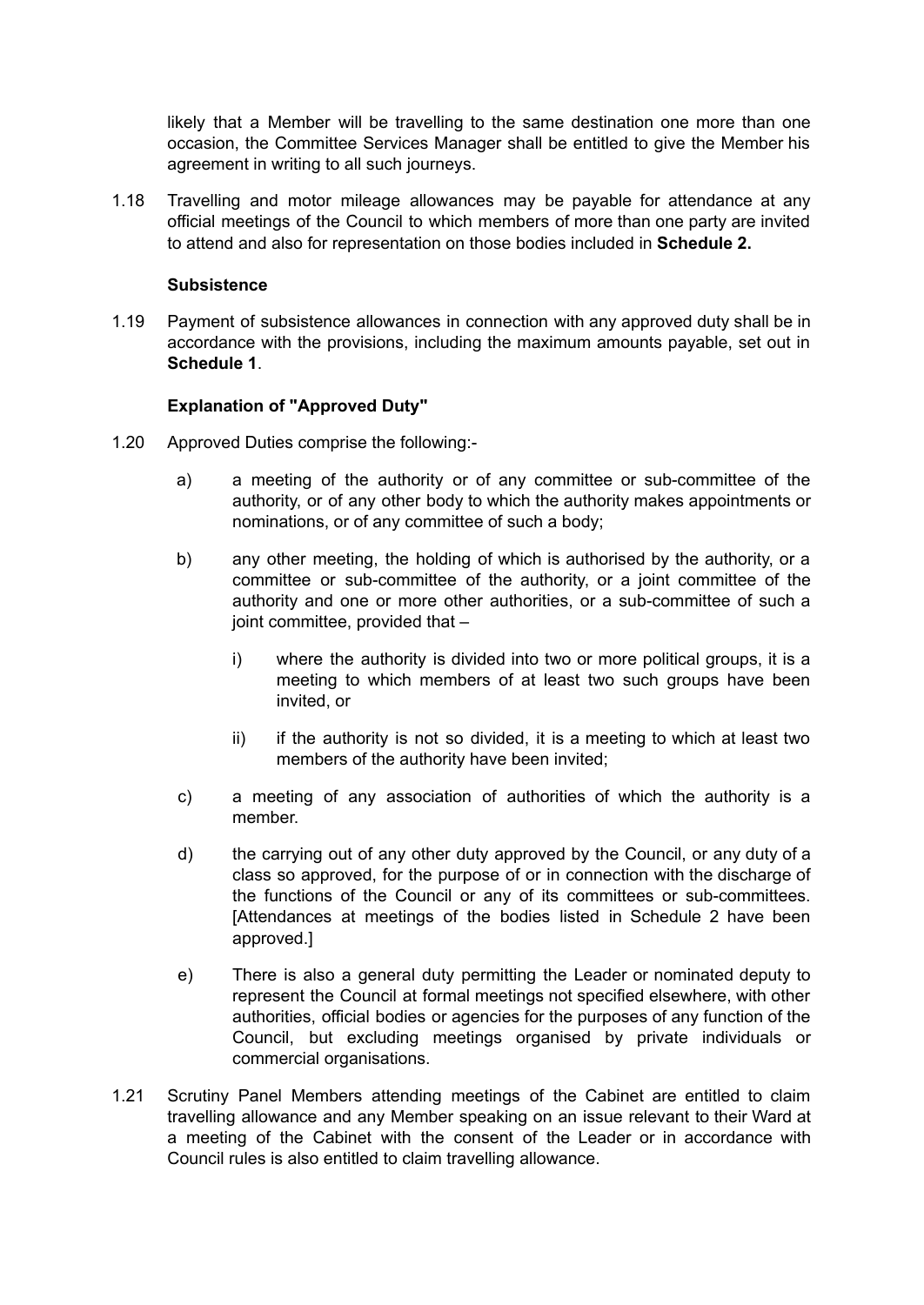- 1.22 If any Overview or Scrutiny Panel requires a Member of the Cabinet to attend before it in relation to matters within that Member's remit, then that Member is entitled to claim travelling expenses.
- 1.23 Where Cabinet Members attend non-executive meetings to observe only this is not deemed to be an approved duty and travelling expenses will not be paid.
- 1.24 Where any Member attends any Committee to speak on an item with the Chairman's consent, this attendance will be an approved duty for payment of travelling expenses.
- 1.25 Members are entitled to claim travelling expenses for Committee briefings and for all Partnership meetings or Chairman and Vice-Chairman meetings with the Lead Officer and these meetings are therefore approved duties.
- 1.26 This Scheme does not allow for travelling expenses to be paid to individual Members arranging meetings with officers as this is deemed to be part of the Member's role and Members' allowances paid are calculated to reflect these extra duties.
- 1.27 For any other ad hoc briefings e.g. on major developments, Members from all political groups with in excess of 5 Members will need to be invited to these briefings in order for travelling allowances to be paid.
- 1.28 No allowance shall be payable if such payment would be contrary to provision made by or under any enactment.
- 1.29 Members who attend committee meetings of which they are not a member (under Council Procedure Rule 20(1)) shall be entitled to claim travelling expenses.
- 1.30 Co-opted and Independent members shall be treated as Members of the Council for the purposes of Approved Duties.

## **Renunciation**

1.31 A Member may, by notice in writing given to the Democratic Services and Scrutiny Manager, elect to forego any part of his/her entitlement to an allowance under this scheme.

## **Part Year Entitlements**

- 1.32 The provisions of this paragraph shall have effect to regulate the entitlements of a Member to Basic and Special Responsibility Allowances where in the course of the year
	- The Scheme is amended; or
	- That Member becomes, or ceases to be, a Member, or
	- He/she accepts or relinquishes a special responsibility in respect of which a Special Responsibility Allowance is payable
- 1.33 If an amendment, or amendments, to this scheme change(s) the amount of the Basic Allowance or a Special Responsibility Allowance to which a Member is entitled, then for each period in a particular year during which the relevant amounts are applicable, the entitlement to such allowance(s) shall be calculated on the basis of the equivalent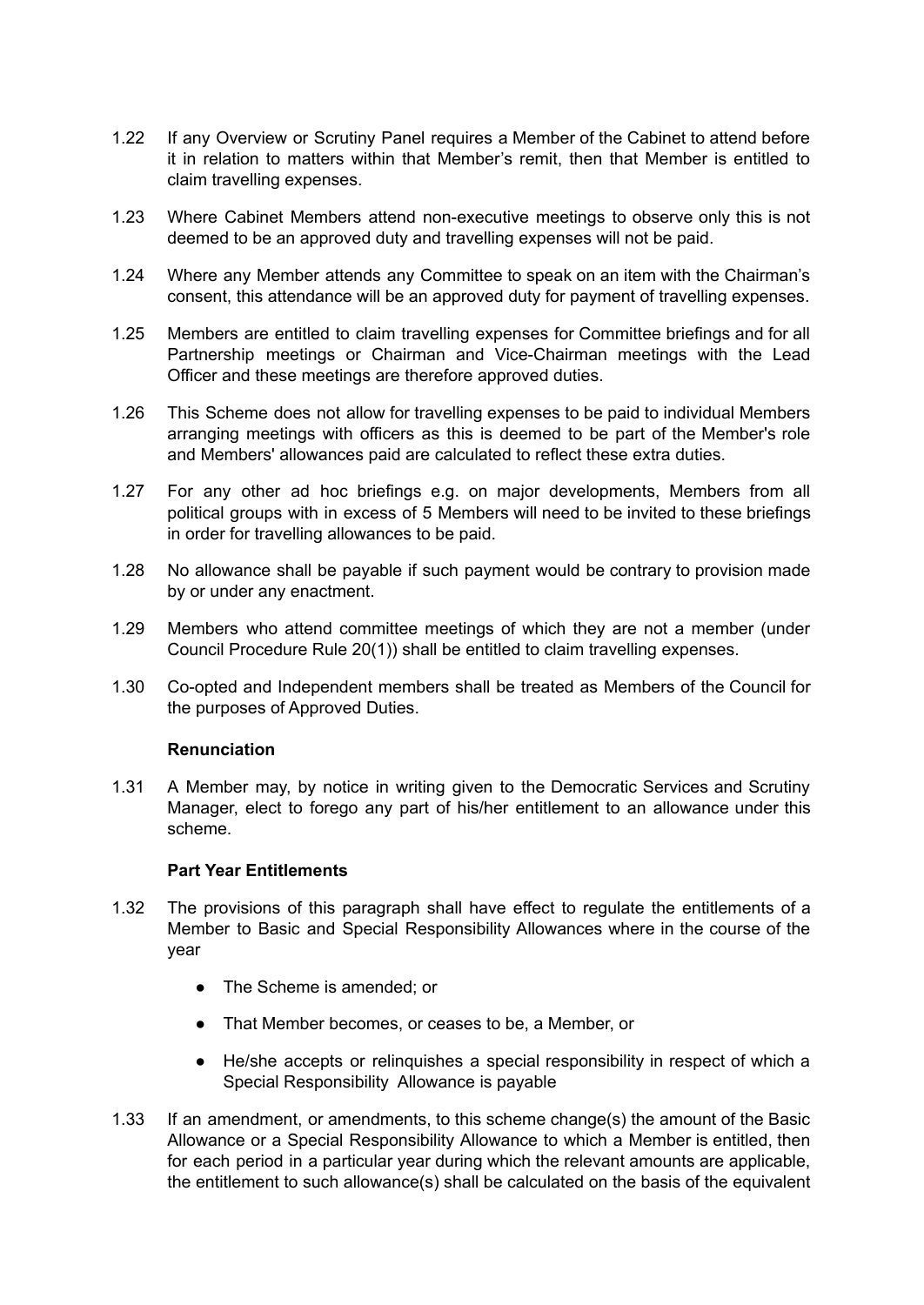daily rate(s) that is/are applicable to the relevant periods.

- 1.34 Where the term of office of a Member begins or ends at any time other than at the beginning or end of a year, the entitlement of that Member to a Basic Allowance shall be calculated on the basis of the equivalent daily rate that is applicable to the relevant period.
- 1.35 Where both:
	- this Scheme is amended as described in sub-paragraph 1.32; and
	- the term of office of a Member begins and/or ends as described in paragraph 1.33; then
	- the entitlement of any such Member to a basic allowance shall be calculated on the basis of the equivalent daily rate that is applicable to the relevant periods.
- 1.36 Where a Member has during part of, but not throughout, a year such special responsibilities as entitle him/her to one or more Special Responsibility Allowances, that Member's entitlement shall be calculated on the basis of the equivalent daily rate(s) that is/are applicable to the relevant periods.
- 1.37 Where this scheme is amended as mentioned in paragraph 1.32 and a Member has during part, but does not have throughout the whole, of any period mentioned in paragraph 1.33 any such special responsibilities as entitle him/her to one or more Special Responsibility Allowances, that Member's entitlements shall be calculated on the basis of the equivalent daily rate(s) that is/are applicable to the relevant periods.

# **Repayment and Withholding of Allowances**

1.38 Where payment of any Basic Allowance or Special Responsibility Allowance has already been made after a Member, ceases to be a Member of the Council or is in any other way not entitled to receive any such allowance in respect of that period, the Council may require that such part of the allowance as relates to any such period be repaid.

# **Payments and Claims**

- 1.40 Allowances will be paid in instalments of one-twelfth of the amounts specified in this scheme by BACS transfer on the  $19<sup>th</sup>$  of the month, one month in arrears.
- 1.41 Where a payment of one-twelfth of the amount specified in this scheme in respect of a Basic Allowance or a Special Responsibility Allowance would result in the Member receiving more than the amount to which, by virtue of paragraph 1.33, he/she is entitled, the payment shall be restricted to such amount as will ensure that no more is paid than the amount to which he/she is entitled.
- 1.42 Claims for Dependants' Carers' Allowances, Travel and Subsistence Allowances and Co-optee's Allowance (if applicable) shall be made within three months from the date on which an entitlement arises.
- 1.43 Nothing in the above paragraph shall prevent the Council from making a payment where an allowance is not claimed within that period.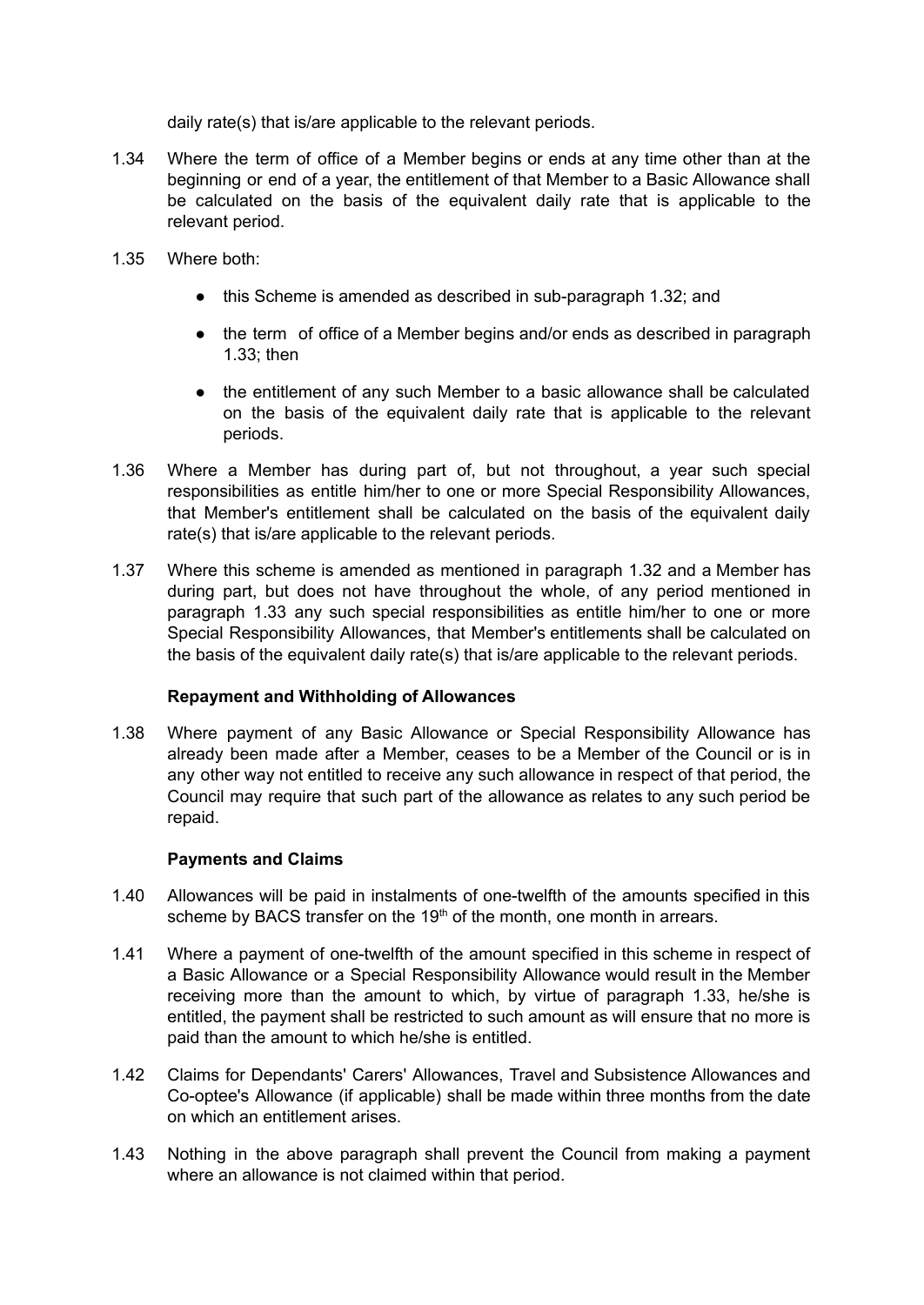## **Pensions**

1.44 In accordance with the Local Government Pension Scheme (Transitional Provisions, Savings and Amendment) Regulations 2014, no Member of Thanet District Council is entitled to be a member of the Local Government Pension Scheme after 11 May 2015.

With effect from the 1st day of April 2022 pursuant to a resolution of the Thanet District Council passed on the 24 February 2022.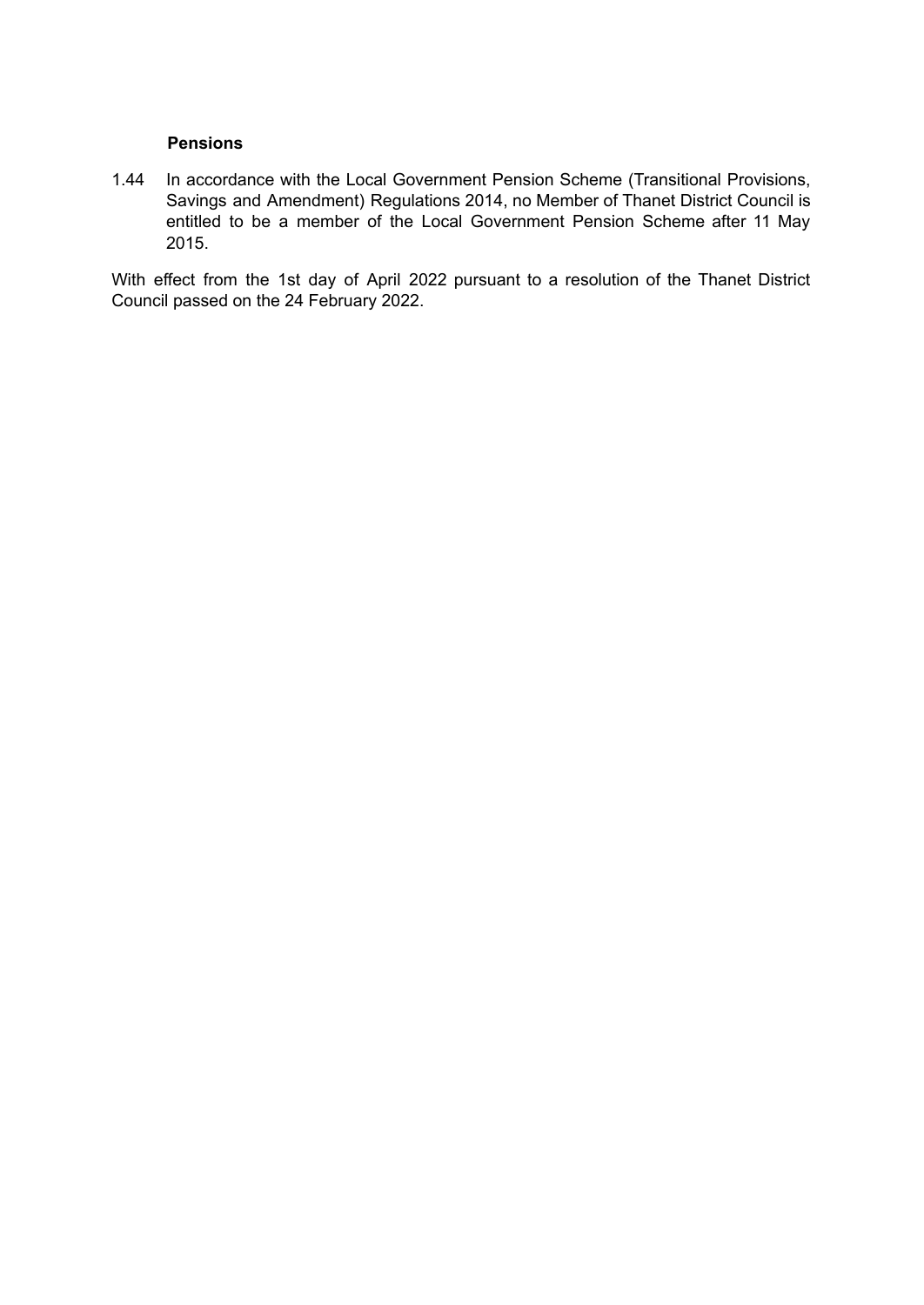# **MEMBERS' ALLOWANCES SCHEME – 2022/23**

# **Basic Allowance**

£4,570 each Member x 56 = £255,920

# **Special Responsibility Allowances**

| <b>Position</b>                                      | <b>Number</b>  | <b>Allowance</b> | Possible maximum<br>expenditure |  |  |
|------------------------------------------------------|----------------|------------------|---------------------------------|--|--|
|                                                      |                | £                | £                               |  |  |
| <b>Executive</b>                                     |                |                  |                                 |  |  |
| Leader                                               | 1              | 18,082           | 18,082                          |  |  |
| Deputy Leader                                        | 1              | 10,776           | 10,776                          |  |  |
| <b>Cabinet Portfolio Holder</b>                      | $\overline{4}$ | 7,990            | 31,960                          |  |  |
| <b>Non-Executive</b>                                 |                |                  |                                 |  |  |
| <b>Chairman of Council</b>                           | 1              | 2,188            | 2,188                           |  |  |
| Vice Chairman of Council                             | 1              | 1,530            | 1,530                           |  |  |
| <b>Opposition Group Leader</b>                       | 1              | 7,990            | 7,990                           |  |  |
| <b>Deputy Opposition Group</b><br>Leader             | 1              | 2,862            | 2,862                           |  |  |
| <b>Opposition Spokesperson</b>                       | 4              | 2,862            | 11,448                          |  |  |
| <b>Scrutiny Panel Chairman</b>                       | 1              | 7,990            | 7,990                           |  |  |
| <b>Scrutiny Panel</b><br>Vice-Chairman               | 1              | 3,216            | 3,216                           |  |  |
| <b>Planning Committee</b><br>Chairman                | 1              | 5,204            | 5,204                           |  |  |
| <b>Planning Committee</b><br>Vice-Chairman           | 1              | 1,216            | 1,216                           |  |  |
| <b>Licensing Committee</b><br>Chairman               | $\mathbf{1}$   | 3,216            | 3,216                           |  |  |
| <b>Licensing Committee</b><br>Vice-Chairman          | 1              | 805              | 805                             |  |  |
| Governance and Audit<br>Committee - Chairman         | 1              | 5,204            | 5,204                           |  |  |
| Governance and Audit<br>Committee -<br>Vice-Chairman | 1              | 1,216            | 1,216                           |  |  |
| Standards Committee -                                | 1              | 1,216            | 1,216                           |  |  |
| Chairman                                             |                |                  |                                 |  |  |
| Standards Committee -<br>Vice-Chairman               | 1              | 400              | 400                             |  |  |
| Standards Committee -<br>other Independent           | $\overline{2}$ | 250              | 500                             |  |  |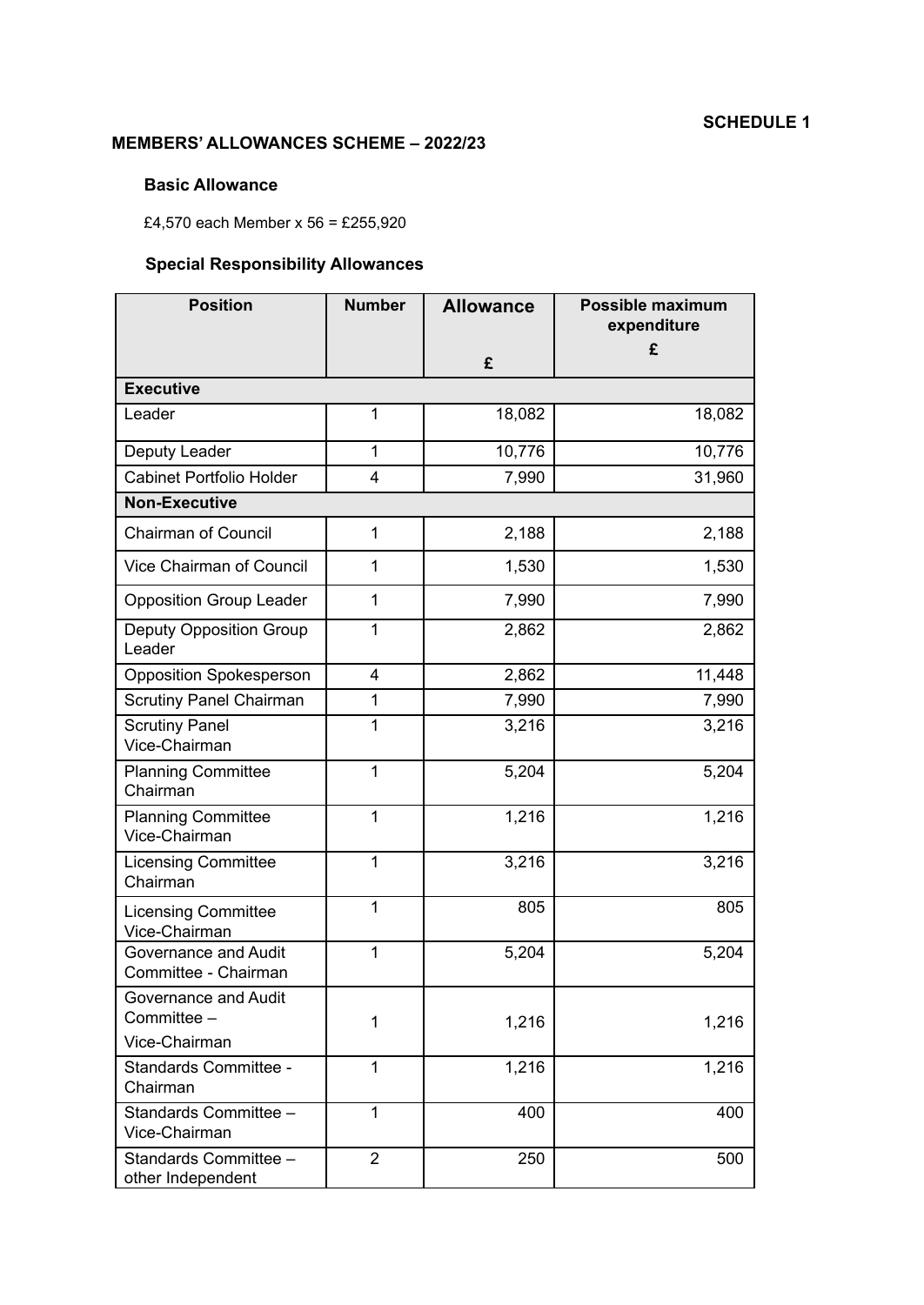| Member                             |       |          |
|------------------------------------|-------|----------|
| "Independent Person"               | 250   | 250      |
| Substitute "Independent<br>Person" | 100   | 100      |
| JTB Chairman                       | 1,216 | 1,216    |
| <b>TOTAL SRAs only</b>             |       | £118,485 |

Total basic  $+$  SRAs = £374,405

(1) Co-optees and "independent" Members shall be treated as Members of Thanet District Council for this purpose.

## **Dependants' Carers' Allowances**

An allowance for any approved duty of £8.91 per hour *(or the national living wage whichever is higher)* subject to the conditions set out in paragraph 4 of the 'Members Allowances Scheme'.

#### **Motor Mileage Allowance**

Payable in accordance with the Mileage rates as set out in the TDC staff travel plan:

For the duration of this scheme the rates are as follows:

(i) For journeys within the District (casual user rate)

21.69 pence per mile

(ii) In exceptional circumstances and provided approval of the Committee Services Manager is obtained prior to the journey (see paragraph 1.16 of the Scheme) for journeys outside the District (essential user rate)

45 pence per mile\*

(iii) Journeys by rail outside the District

standard open class rail fare

(iv) Cycling Allowance (HMRC Guidance)

20.4p per mile

\* Normally for journeys outside of the district the equivalent of a standard open class rail will be paid.

#### **Subsistence Allowances**

Subsistence allowances will be payable to Members who are prevented by their official duties from taking a meal at their home, or place of work where they normally take their meals, and thereby incur additional expenditure. A Member will be required to submit receipts in order for reimbursement to be made.

## **Overnight Accommodation**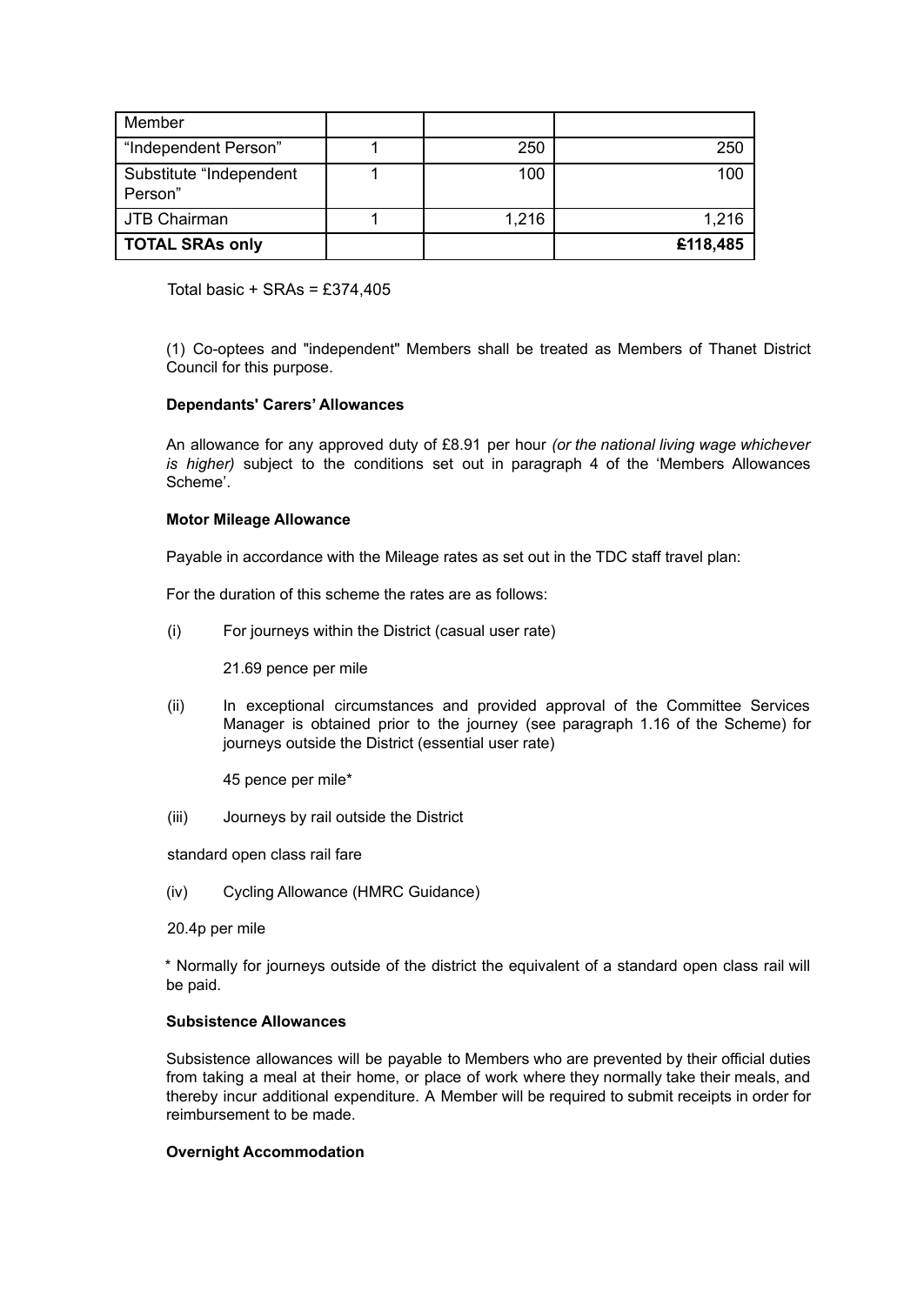Members who are required to make overnight stays in the performance of their official duties should, whenever possible, pre-book accommodation of an appropriate standard and obtain approval from the Head of Legal and Democratic Services. Arrangements should be made for an invoice to be submitted directly to the Council. If this is not possible, a detailed VAT receipt MUST be obtained to substantiate the claim.

#### **Out of Pocket Expenses**

Expenses are claimable if a Member is required to stay away from home overnight. They cover such items as newspapers and personal telephone calls.

#### **Allowances payable as at 01/04/2022**

|                        | <b>Subsistence Allowances (£)</b> |       |  |
|------------------------|-----------------------------------|-------|--|
| <b>Subsistence</b>     | <b>Breakfast</b>                  | 7.36  |  |
|                        | Lunch                             | 10.17 |  |
|                        | Теа                               | 4.03  |  |
|                        | <b>Evening Meal</b>               | 12.59 |  |
| Out of pocket expenses | Per night                         | 5.73  |  |
|                        | Per week                          | 22.90 |  |